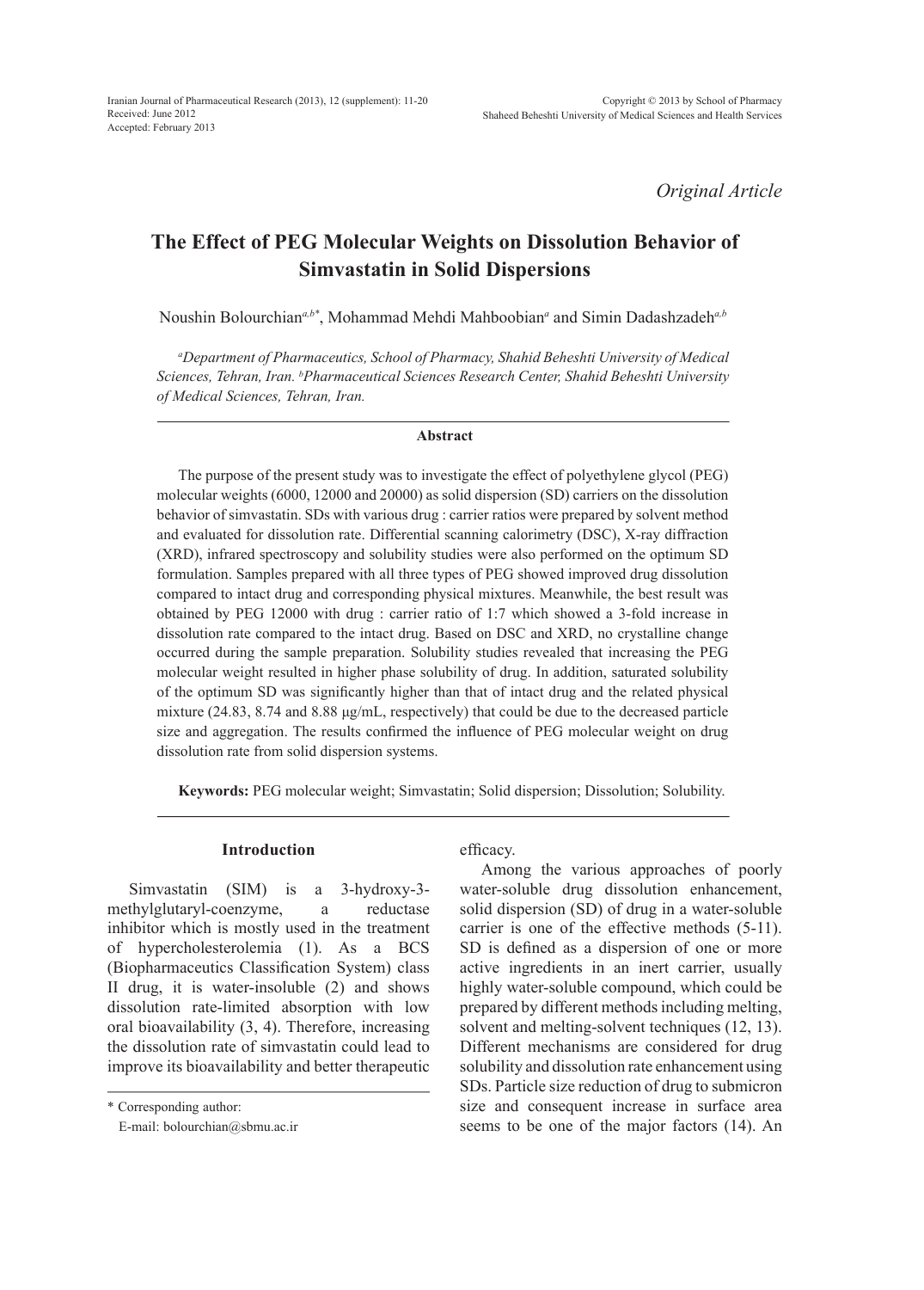increase in the saturation solubility through the means of reducing the particle size to less than 1 µm has also been reported (15). Decreasing in particle aggregation and agglomeration as well as improved wettability of drug particles by direct contact of drug with the hydrophilic carrier are other influencing factors (16). Moreover, changing the drug from crystalline to amorphous state with higher energy can increase the drug solubility (17).

Some investigations have been carried out regarding the improvement of simvastatin dissolution through solid dispersion preparation. Rao *et al.* used superdisintegrants as hydrophilic carriers to prepare SDs by co-evaporation method and achieved better dissolution rate of simvastatin due to decreased crystallinity of drug (4). In two separate studies it was shown that preparation of SIM solid dispersions with PEG or PVP could be a promising strategy to improve dissolution rate and therefore the bioavailability of the drug (18, 19). However, SIM solid dispersion with PEG was more advantageous over the dispersions prepared with PVP since they did not show drug degradation during the preparation (19).

PEG as a hydrophilic carrier is used commonly in the preparation of SDs formulation and is available in a range of molecular weights (20-26). Each molecular weight of the polymer has definite characteristics that may lead to various characteristics of SD formulations.

Some previous studies have investigated the effect of PEG molecular weights on the dissolution rate of drugs from SDs formulations but the results are not completely consistent with each other. Narang and Srivastava did not find any definite relationship between the PEG molecular weights and the release rate of clofazimine from SDs (27), while study of the dissolution of itraconazole from SDs containing PEG-HPMC (hydroxypropyl methylcellulose) showed that in lower percentages of PEG, shorter chain length had higher dissolution rate of drug compared to long chain length PEG type. This difference was not observed in formulations with higher PEG-HPMC ratios (28). Ozkan *et al.* showed that in etodolac : PEG molar ratio of 1:5 SD, PEG 6000 increased the drug dissolution to a great extent, compared to higher and lower molecular

weights (29). On the other hand PEG 8000 was more effective in dissolution rate enhancement of etoposide rather than PEG 6000 (30).

To our knowledge, no study has been carried out regarding the effect of PEG molecular weights on simvastatin SD. In the light of this controversy, the aim of the present study was to investigate the effect of low and high molecular weight PEGs as solid dispersion carriers on the physical properties and dissolution behavior of simvastatin, a poorly soluble drug.

#### **Experimental**

Simvastatin was obtained as a gift form Shahr darou Laboratories Co. Ltd (Shahr Darou, Iran). PEG 6000, 12000 and 20000 were purchased from Fluka (Fluka, Germany). All other chemicals and solvents used were of pharmaceutical grades.

## *Preparation of solid dispersions*

In order to prepare SDs by solvent method, the sufficient amount of simvastatin and carriers were dissolved in ethanol with constant stirring for 30 min. The mixture was kept in the oven for 24 h at 40°C and then at room temperature for 48 to 72 h until a dry cake was obtained. Dry batches were sieved and particles that remained between 80 and 120 mesh were selected for the next experiments. SDs were prepared using SIM and different molecular weights of PEG (6000, 12000 and 20000) in various ratios of 1:1, 1:3, 1:5, 1:7 and 1:9.

## *Preparation of physical mixtures*

Physical mixtures (PMs) were prepared by manually mixing of SIM and different PEGs which were previously sieved through 80 and 120 meshes in a mortar for 5 min, until a homogenous mixture was obtained.

## *In vitro dissolution studies*

Dissolution rate of samples (SDs, PMs and untreated SIM) was studied in 500 mL phosphate buffer solution ( $pH = 6.8$ ) containing 0.01% SLS at 37°C at a rotation speed of 75 rpm for 1 h using USP type I (basket) dissolution test apparatus (Erweka DT6R, Germany). At various time intervals, 2 mL of the medium was taken and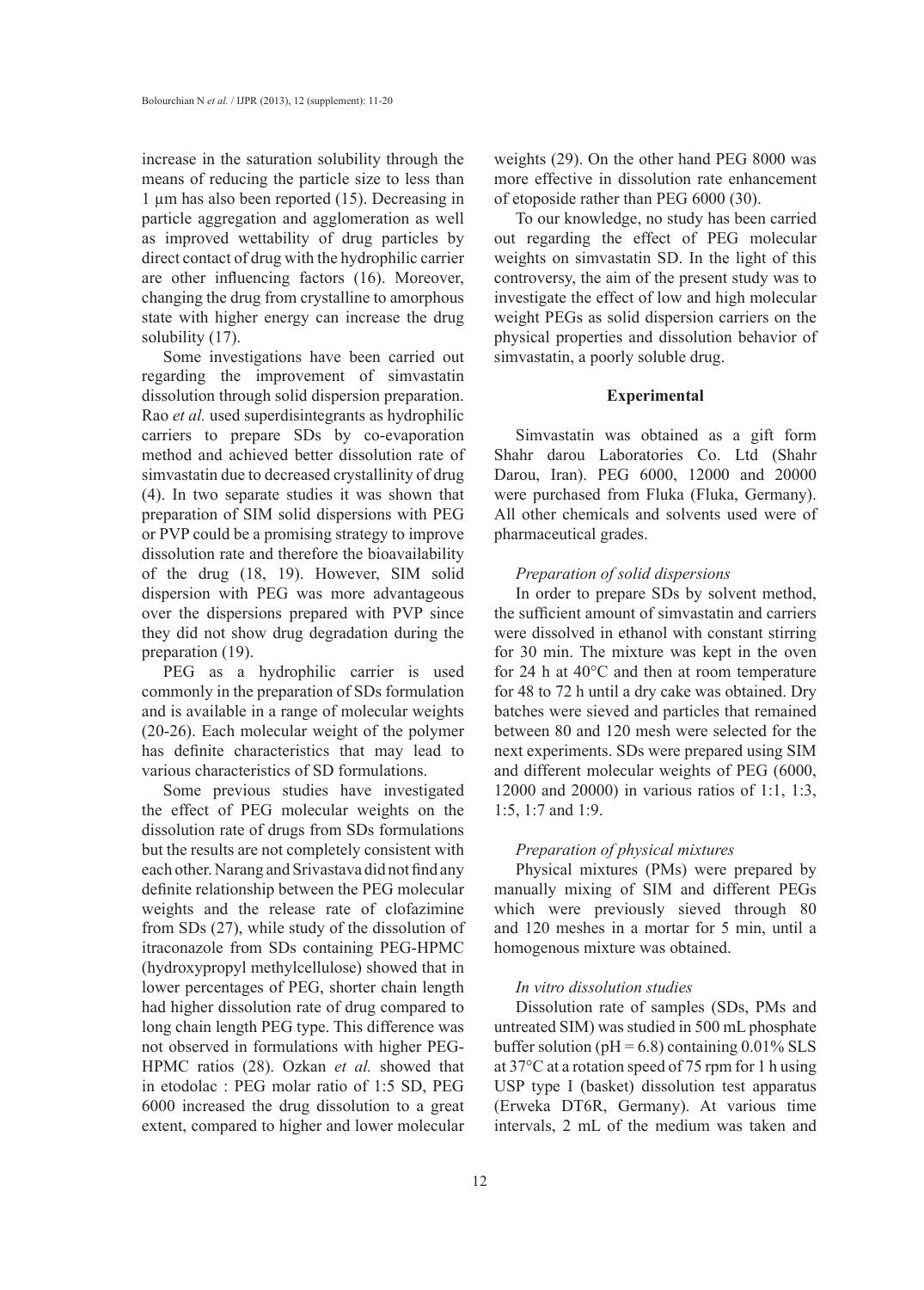replaced with the same volume of fresh buffer. Samples were analyzed spectrophotometrically for SIM content at 238 nm (Shimadzu UV 1201, Japan).

Since the higher solubility of drug in the dissolution medium can not make a good distinction between the different formulations, a pseudo-sink condition was selected to perform dissolution tests in this study (16).

Moreover, for more precise evaluation, the dissolution test was carried out for the optimum sample and related physical mixture in the medium containing 0.1% SLS in order to provide sink condition.

## *Dissolution data analysis*

Dissolution efficiency  $(DE_{30})$  was calculated based on the area under the dissolution curve from 0 to 30 min, measured by trapezoidal rule, expressed as a percentage of the area at maximum dissolution (31).

## *Powder X-ray diffraction (XRD)*

To evaluate the crystalline properties of prepared samples, XRD pattern was measured by a Philips Xpert diffractometer (The Netherlands) over the range of  $2-70°$  2θ using Cukα radiation with the scan rate of 1°/min.

# *Differential scanning calorimetry (DSC)*

DSC thermograms were recorded using a Shimadzu DSC-60 calorimeter (Shimadzu, Japan). About 5 mg of each sample was heated over the temperature range of 20-220°C with the rate of 10°C/min. An empty pan was also used as a reference.

# *Infrared spectroscopy (IR)*

About 2-3 mg of selected samples was triturated with potassium bromide and compressed into a disc (12 mm) at 10 ton pressure. IR adsorption spectra were recorded using a spectrometer (Perkin-elmer 843, UK) over a range of  $200-4000$  cm<sup>-1</sup>.

# *Saturated solubility*

Samples (SIM, SDs and PMs) containing excess amounts of SIM were added to 10 mL distilled water and kept under magnetic stirring for 24 h at  $25 \pm 0.5$ °C. Then, they were centrifuged and analyzed for SIM content at 238 nm (Shimadzu mini UV 1240, Japan). This test was carried out in triplicate for each sample.

#### *Phase solubility*

Aqueous solutions (10 mL) containing increasing concentrations (2.5, 5, 7.5 and 10% W/V) of each polymer (PEG 6000, 12000 and 20000) were prepared and then excess amount of drug was added and kept under magnetic stirring for 24 h at  $25 \pm 0.5$ °C. Samples were centrifuged and assayed spectrophotometrically at 238 nm.

#### *Statistical analysis*

All data obtained from dissolution and solubility studies were compared using analysis of variance (ANOVA) with Tukey post test.

## **Results and Discussion**

*Dissolution studies at pseudo-sink conditions* The dissolution profiles obtained for untreated SIM and SIM SDs prepared in drug : carrier ratios by using various molecular weights of PEG were shown in Figure 1. For all molecular weights of PEG, a lower drug : carrier ratio (1:1) did not show any influence on drug dissolution rate enhancement, due to the lower solubility of SIM. On the contrary, dissolution rate of drug from SDs in the ratios of 1:3 to 1:9 was obviously increased in comparison with that of untreated SIM. As shown in Table 1, there was a significant difference ( $p < 0.05$ ) between  $DE_{30}$  obtained for S2-S5 (prepared by PEG 6000) compared to the untreated drug. The same results were achieved for SDs prepared using PEGs 12000 and 20000. The  $DE_{30}$  values obtained for drug : carrier ratios equal to 1:7 (S4, S9 and S14) were significantly higher than formulations prepared with lower amount of PEG, although they were similar to or even better than the results achieved for 1:9 ratios (S5, S10 and S15). In fact, increasing the PEG concentration in SD formulations only to a specific amount resulted in better drug dissolution and further polymer increasing, did not show any additional improvement. This might be attributed to the viscous layer formed around the solid particles due to higher PEG concentrations and therefore decreased the diffusion coefficient (based on Stokes-Einstein equation) and lower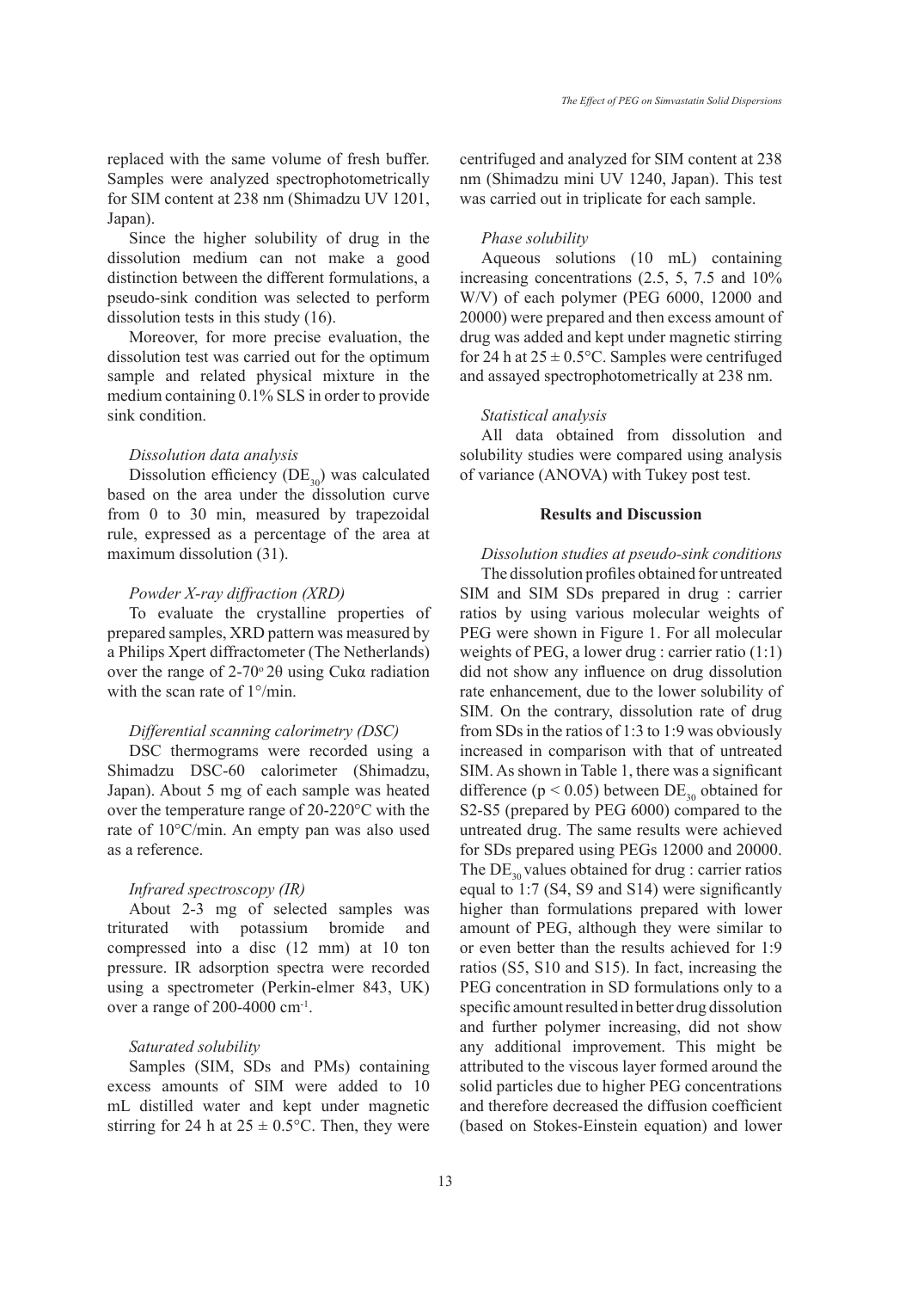

Figure 1. Dissolution profiles of untreated drug (SIM), PMs, SDs with different drug : polymer ratios, A) SIM : PEG 6000, B) SIM : PEG 12000 C) SIM : PEG 20000 (n = 3).

drug dissolution (32). As a result, SDs with drug : carrier ratios of 1:7 were considered as the best formulations compared to untreated SIM as well as other drug : carrier ratios.

In order to find out the effect of polymer itself on drug dissolution, PMs containing drug and polymer (1:7) were prepared and subjected to dissolution test (Figure 1). The results proved that SIM dissolution from PMs was almost similar to the intact drug (Table 1). In fact, the solid dispersion process had a great effect on drug dissolution enhancement probably due to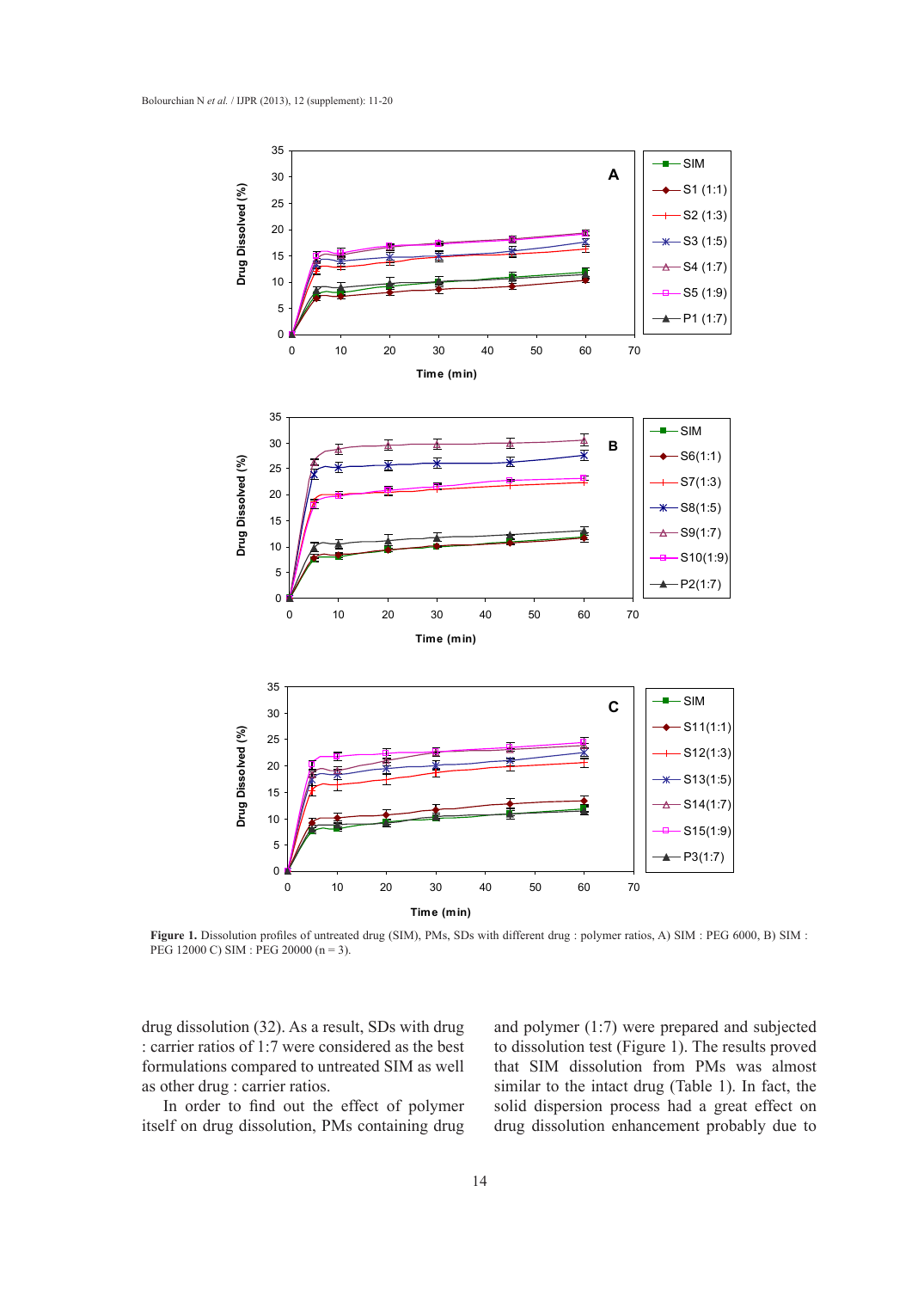| <b>Sample</b>            | Drug:polymer ratio       |                          |                          |                       |
|--------------------------|--------------------------|--------------------------|--------------------------|-----------------------|
|                          | $\rm{PEG}$ 6000          | <b>PEG 12000</b>         | <b>PEG 20000</b>         | $DE_{30}$ (%) (n = 3) |
| SIM <sup>a</sup>         | $1:0$                    | $\overline{\phantom{m}}$ | $\overline{\phantom{a}}$ | $8.10\pm0.18$         |
| $\mathbf{S1}^{\text{b}}$ | 1:1                      |                          |                          | $7.10\pm0.45$         |
| S <sub>2</sub>           | 1:3                      | $\overline{\phantom{a}}$ | $\overline{\phantom{a}}$ | $12.28 \pm 0.35$      |
| S3                       | 1:5                      | $\overline{\phantom{a}}$ | L,                       | $13.18 \pm 0.51$      |
| <b>S4</b>                | 1:7                      | $\overline{\phantom{a}}$ |                          | $14.64 \pm 0.24$      |
| S <sub>5</sub>           | 1:9                      | $\overline{\phantom{a}}$ | L,                       | $14.92 \pm 0.44$      |
| P1 <sup>c</sup>          | 1:7                      | $\overline{\phantom{a}}$ | L,                       | $8.64 \pm 0.93$       |
| <b>S6</b>                | $\overline{\phantom{a}}$ | 1:1                      | $\overline{\phantom{a}}$ | $8.14 \pm 0.33$       |
| S7                       | $\overline{\phantom{a}}$ | 1:3                      | ٠                        | $18.37\pm0.61$        |
| ${\bf S8}$               | ٠                        | 1:5                      |                          | $23.23 \pm 0.87$      |
| S <sub>9</sub>           | $\overline{\phantom{a}}$ | 1:7                      |                          | $26.37\pm0.83$        |
| <b>S10</b>               | $\overline{\phantom{a}}$ | 1:9                      | $\overline{\phantom{a}}$ | $18.37\pm0.40$        |
| P <sub>2</sub>           | $\overline{\phantom{a}}$ | 1:7                      | $\overline{\phantom{a}}$ | $9.90 \pm 0.85$       |
| <b>S11</b>               | $\overline{\phantom{a}}$ | $\overline{\phantom{a}}$ | 1:1                      | $9.58\pm0.87$         |
| <b>S12</b>               | $\overline{\phantom{a}}$ | $\overline{\phantom{a}}$ | 1:3                      | $15.54 \pm 0.83$      |
| <b>S13</b>               |                          | $\overline{\phantom{a}}$ | 1:5                      | $17.36 \pm 0.86$      |
| <b>S14</b>               |                          | $\sim$                   | 1:7                      | $18.64 \pm 0.50$      |
| <b>S15</b>               | ٠                        | ٠                        | 1:9                      | $20.07 \pm 0.81$      |
| <b>P3</b>                | $\overline{\phantom{a}}$ | $\overline{\phantom{a}}$ | 1:7                      | $8.34 \pm 0.72$       |

**Table 1.** Composition of samples (SDs and PMs) and the dissolution efficiencies ( $DE_{30}$ ).

aSIM: Untreated drug; bS: Solid dispersion; cP: Physical mixture.

the drug particle size decreasing through the process.

With regard to the effect of the type of polymer, based on the results, PEG 12000 had better influence on the drug dissolution compared to two other PEG molecular weights. The dissolution efficiency calculated for S9 (with PEG 12000) was significantly higher than S4 and S14 (with PEG 6000 and 20000, respectively) (p < 0.001). It seems that highly viscous solution appeared around the drug particles due to PEG 20000 could inhibit the dissolution enhancement to some extent, whereas, lower hydrophilicity of PEG 6000 compared to PEG 12000 might be the main cause of its slower drug solution. Therefore, the dissolution rate enhancement of poorly soluble drugs from SDs seems to be affected by various factors, including the hydrophilicity of soluble carrier and the viscosity of the medium around the particles. In order to obtain desirable results, a balance must be achieved between those two factors.

In general, the S9 sample, composed of PEG

12000 with the drug : carrier ratio of 1:7, showed a 3-fold rise in simvastatin dissolution rate and therefore was selected as the best sample among all other batches.

#### *Dissolution studies at sink conditions*

For better evaluation, in the next step, S9 (the optimum formulation) was subjected to dissolution test in a sink condition. As shown in Figure 2, the drug dissolution rate from this SD sample was significantly higher ( $p < 0.001$ ) than the intact drug as well as corresponding PM (P2)  $(DE<sub>30</sub> = 56.09 \pm 0.30, 27.07 \pm 0.26$  and 30.039  $\pm$  0.43%, respectively). Although the application of higher SLS concentration in the dissolution medium resulted in elevated drug release rate compared to the pseudo-sink medium, as it is obvious, the observed difference between the samples was declined in the sink conditions compared to the pseudo-sink medium.

*Powder X-ray diffraction (XRD)* The powder XRD patterns of SIM, PEG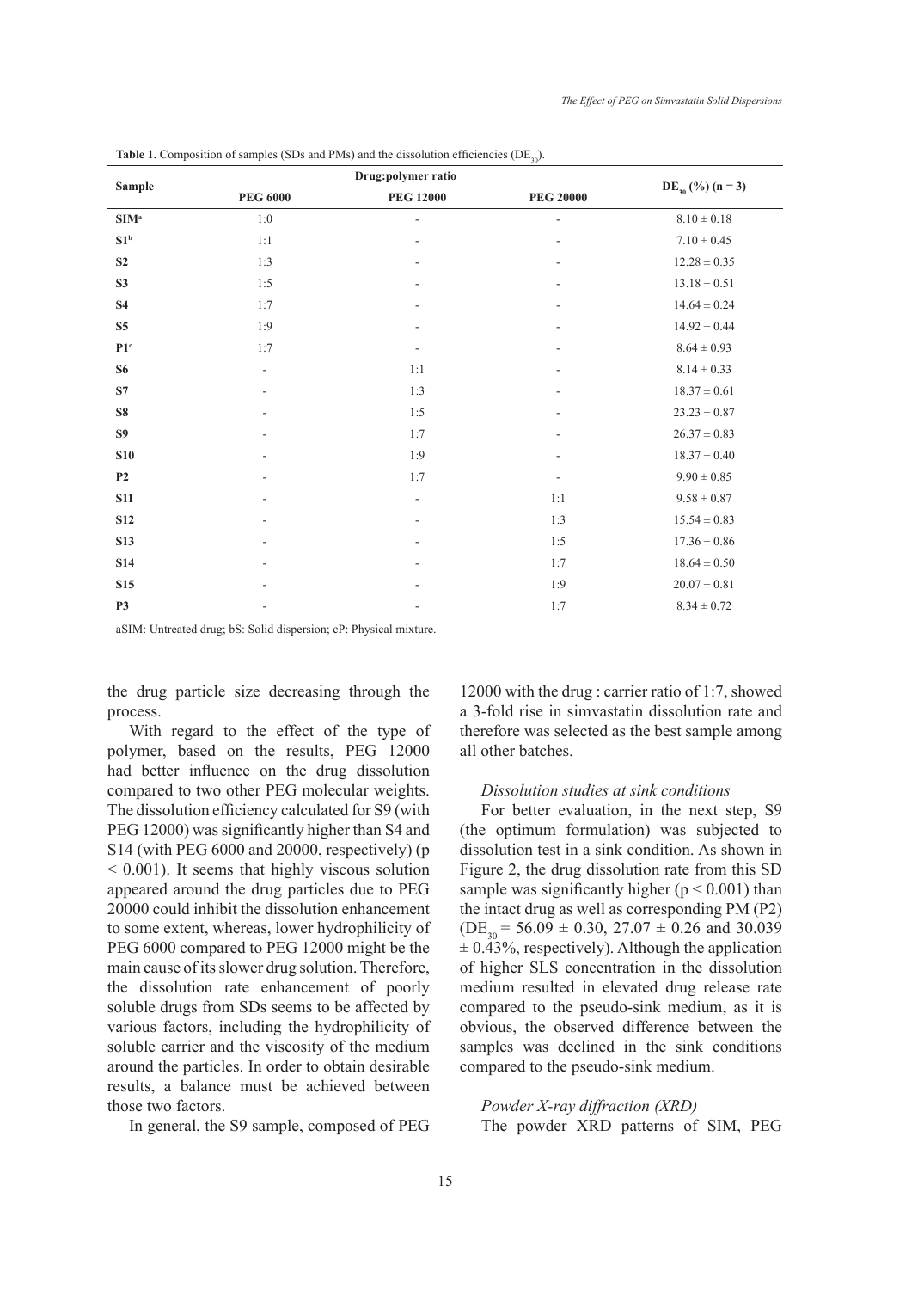

**Figure 2.** Dissolution profiles of untreated drug (SIM), selected SD (S9) and PM (P2) in the medium containing 0.1% SLS ( $n = 3$ ).

12000, selected SD (S9) and the corresponding PM were depicted in Figure 3. Several distinct peaks were observed at diffraction angles (2θ) of 9.3, 10.9, 17.1, 18.75, 22.5 and 23.29 for SIM and also 19.9 and 23.24 for PEG 12000 which indicated their crystalline properties (18, 31). The XRD peaks of untreated SIM could be detected in S9 and P2 at the same 2θ values which confirmed that drug remains crystalline in solid dispersion and physical mixture and no crystallinity changes (amorphization) occurred during the preparation process. However, the intensity of the peaks of SIM in both samples was significantly less than that of untreated drug, which could be attributed to the lower percentage of drug incorporated in samples preparation compared to the carrier. Based on this result, the enhancement of SIM dissolution from S9 was

not related to the crystalline changes and could be due to the other factors mainly particle size reduction.

# *Differential scanning calorimetry (DSC)*

DSC thermograms of selected solid dispersion and related physical mixture as well as PEG 12000 and intact drug are illustrated in Figure 4. Endothermic peaks with the onset temperature of 137.95 and 60.66°C were exhibited for the intact SIM and PEG, respectively, corresponding to the melting point of each component. The drug melting point was completely disappeared in both thermograms obtained for SD and PM of simvastatin with drug : carrier ratio of 1 : 7. Only one peak could be observed in both curves which was related to PEG. In general, disappearance of drug melting endothermic peak could be



**Figure 3.** XRD patterns for the untreated drug (SIM), PEG 12000, selected SD (S9) and PM (P2).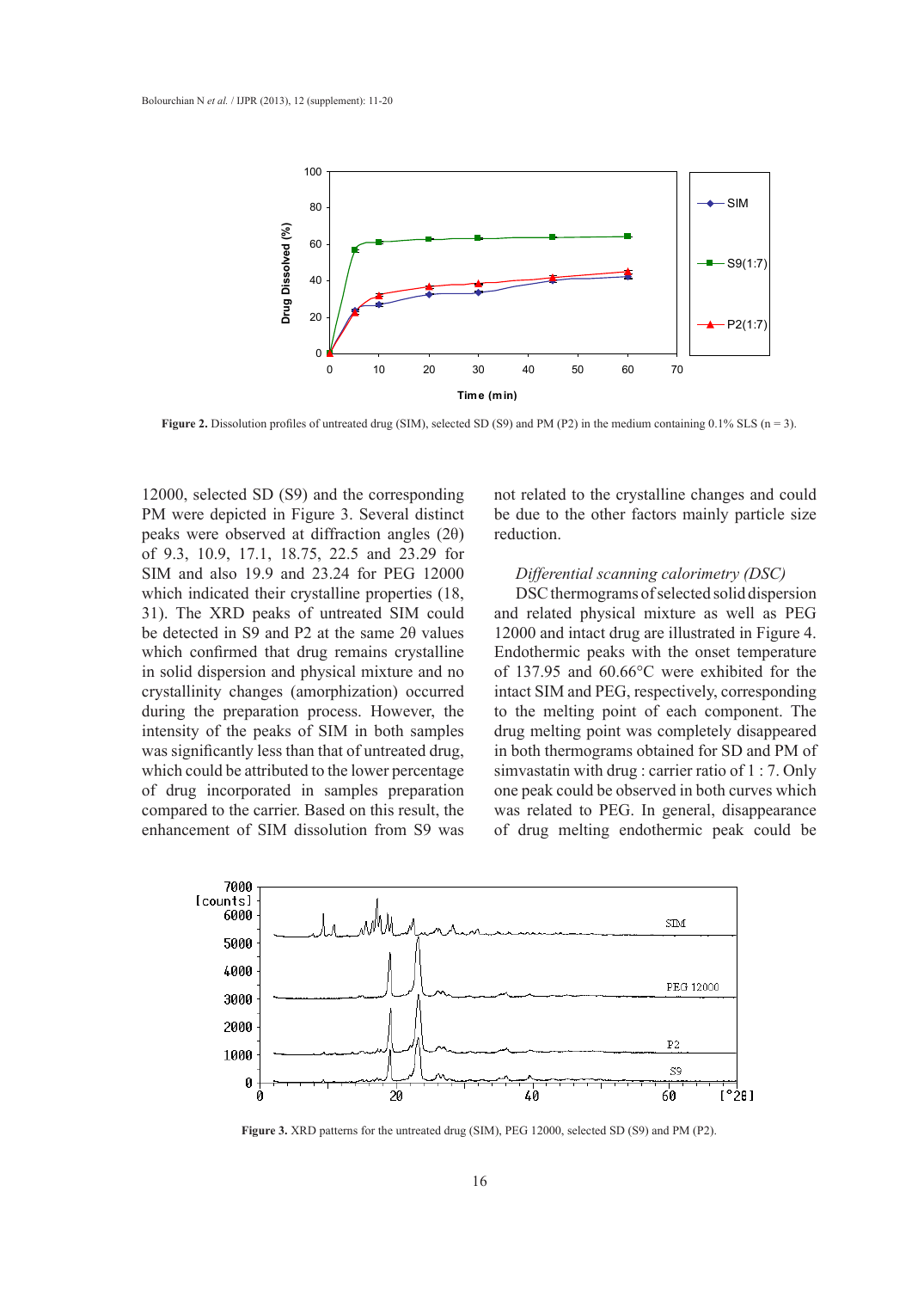

**Figure 4.** DSC thermograms for the untreated drug (SIM), PEG 12000, selected SD (S9) and PM (P2).

attributed to the lack of crystalline structure of drug in the sample or the solubility of drug in melted carrier during the test. Since in the previous section, the XRD spectra proved that drug was in crystalline and not amorphous state in SD sample, so the second condition might have been occurred during the DSC analysis. The same thing could be happened for PM sample in the DSC pan.

# *Infrared spectroscopy (IR)*

IR spectroscopy was performed in order to identify any possible interaction between the drug and the carrier in SD formulation. Figure 5 demonstrates the IR spectra of the intact drug, the polymer, SD and corresponding PM (1:7). The spectrum of pure SIM presented characteristic signals at  $1277 \text{ cm}^{-1}$  (C-O stretching vibration), 1401 and 1477 cm<sup>-1</sup> (CH<sub>3</sub> bending vibration), 1709 cm-1 (carbonyl stretching vibration), 2988 cm-1 (C-H stretching vibration) and 3570 cm-1 (O-H stretching vibration). In addition, the main peaks of PEG 12000 were appeared at 1117, 2908 and 3499 cm<sup>-1</sup> which were related to the C-O stretching, C-H stretching and O-H stretching vibrations, respectively. Since the main signals of the drug and the carrier appeared in SD and PM samples, no interaction seems to be occurred in both sample preparations.

Comparing the SD and PM spectra and the untreated drug, a broad peak of O-H stretching vibration with a slight shift to lower wavenumbers could be observed in both S9 and P2 that indicates the possibility of intermolecular hydrogen bonding between the drug and the carrier (34).

On the other hand,  $CH<sub>3</sub>$  bending vibration peak shifted to the lower wavenumber in both solid dispersion and physical mixture that might be attributed to the van der walls forces between SIM and PEG.

#### *Solubility studies*

Increasing the solubility of drug in the presence of hydrophilic carriers is considered as one of the mechanisms for drug dissolution rate enhancement (27). Phase solubility studies (Table 2) revealed that the presence of different concentrations of PEGs in the medium increased the water solubility of SIM significantly ( $p < 0.001$ ). Meanwhile, PEG molecular weight had a great influence on this matter, the higher the molecular weight, the higher the phase solubility. This observation could be accounted by the higher hydrophilicity and water solubility of the high molecular weight PEGs. PEG 20000 is more hydrophilic than lower molecular weight PEGs and resulted in an increased SIM solubility in the medium. Therefore, solubilization of drug by the carrier could be considered as one of the mechanisms for SIM improved dissolution rate.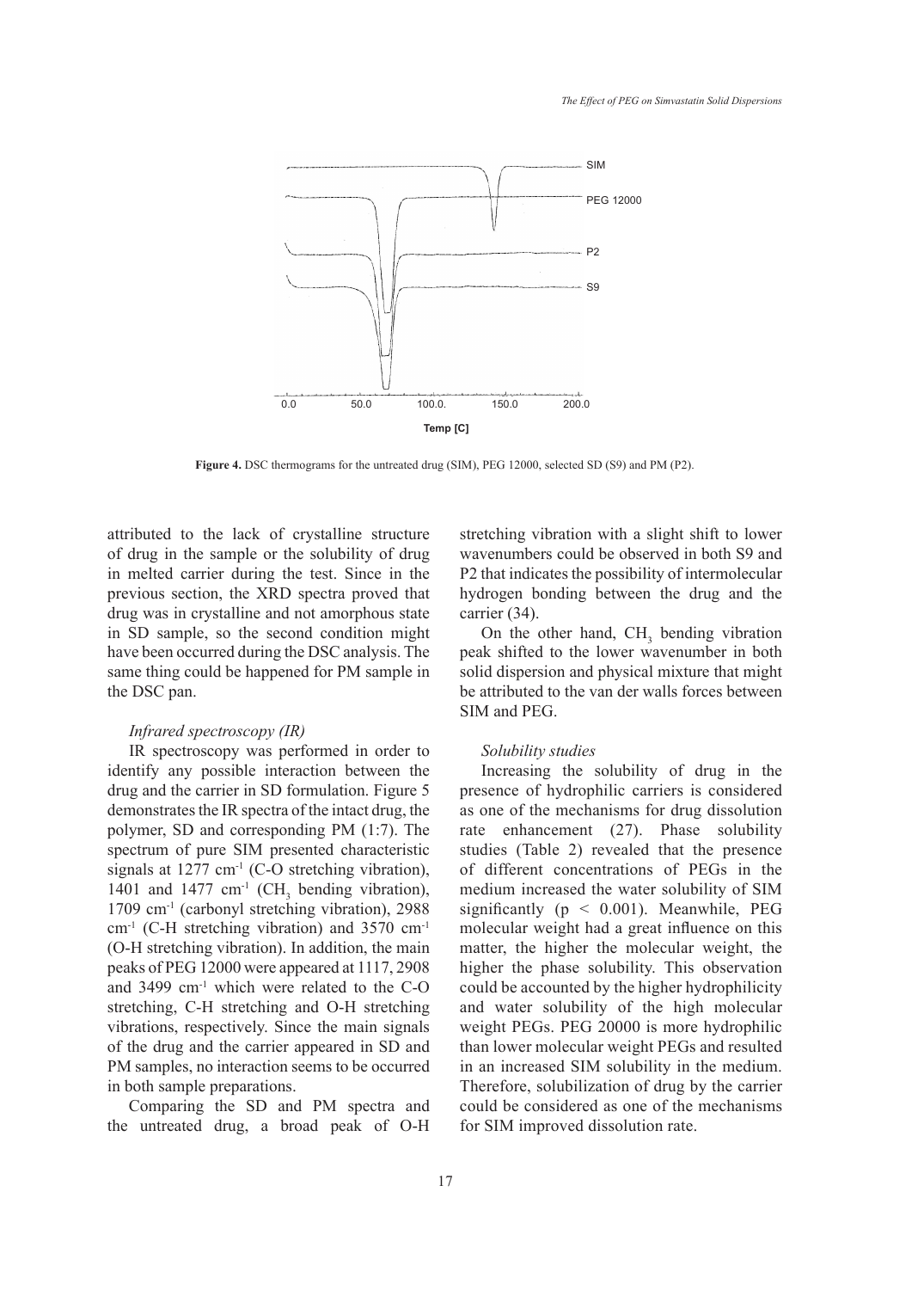

**Figure 5.** IR spectra for the untreated drug (SIM), PEG 12000, selected SD (S9) and PM (P2).

Based on Noyes-Whitney equation, the enhancement of saturated solubility of drug could improve its dissolution rate (35). Table 3 shows the saturated solubility data obtained for untreated SIM, SD and PM samples in water. The drug saturated solubility of selected solid dispersion was significantly higher than that of intact drug. Since the saturated solubility obtained for SD was higher than PM, it can be concluded that higher drug saturated solubility was not only related to the presence of polymeric

carrier in the medium, but also is associated to the drug status in the solid dispersion system (reduced particle size and higher surface area).

# **Conclusion**

Simvastatin dissolution rate was markedly improved in the form of solid dispersion using PEGs as hydrophilic carriers. The results confirmed that the carrier molecular weight has a noticeable influence on the drug dissolution rate from solid dispersion systems. It seems that polymer hydrophilicity as well as viscosity

**Table 2.** Phase solubility of SIM in the presence of different concentrations of PEGs in aqueous medium.

|                  | SIM solubility in the presence of increasing concentrations of PEGs ( $\mu$ g/mL) (n = 3) |                  |                  |                  |                  |  |
|------------------|-------------------------------------------------------------------------------------------|------------------|------------------|------------------|------------------|--|
| Polymer type     | $0\%$ PEG                                                                                 | $2.5\%$ PEG      | <b>5% PEG</b>    | 7.5% PEG         | 10% PEG          |  |
| <b>PEG 6000</b>  | $8.74 \pm 0.13$                                                                           | $16.63 \pm 0.07$ | $17.39 \pm 0.05$ | $17.91 \pm 0.8$  | $18.31 \pm 0.08$ |  |
| <b>PEG 12000</b> | $8.74 \pm 0.13$                                                                           | $18.14 \pm 0.07$ | $21.25 \pm 0.05$ | $23.43 \pm 0.07$ | $27.11 \pm 0.11$ |  |
| <b>PEG 20000</b> | $8.74 \pm 0.13$                                                                           | $28.25 \pm 0.08$ | $30.48 \pm 0.08$ | $39.36 \pm 0.31$ | $47.01 \pm 0.20$ |  |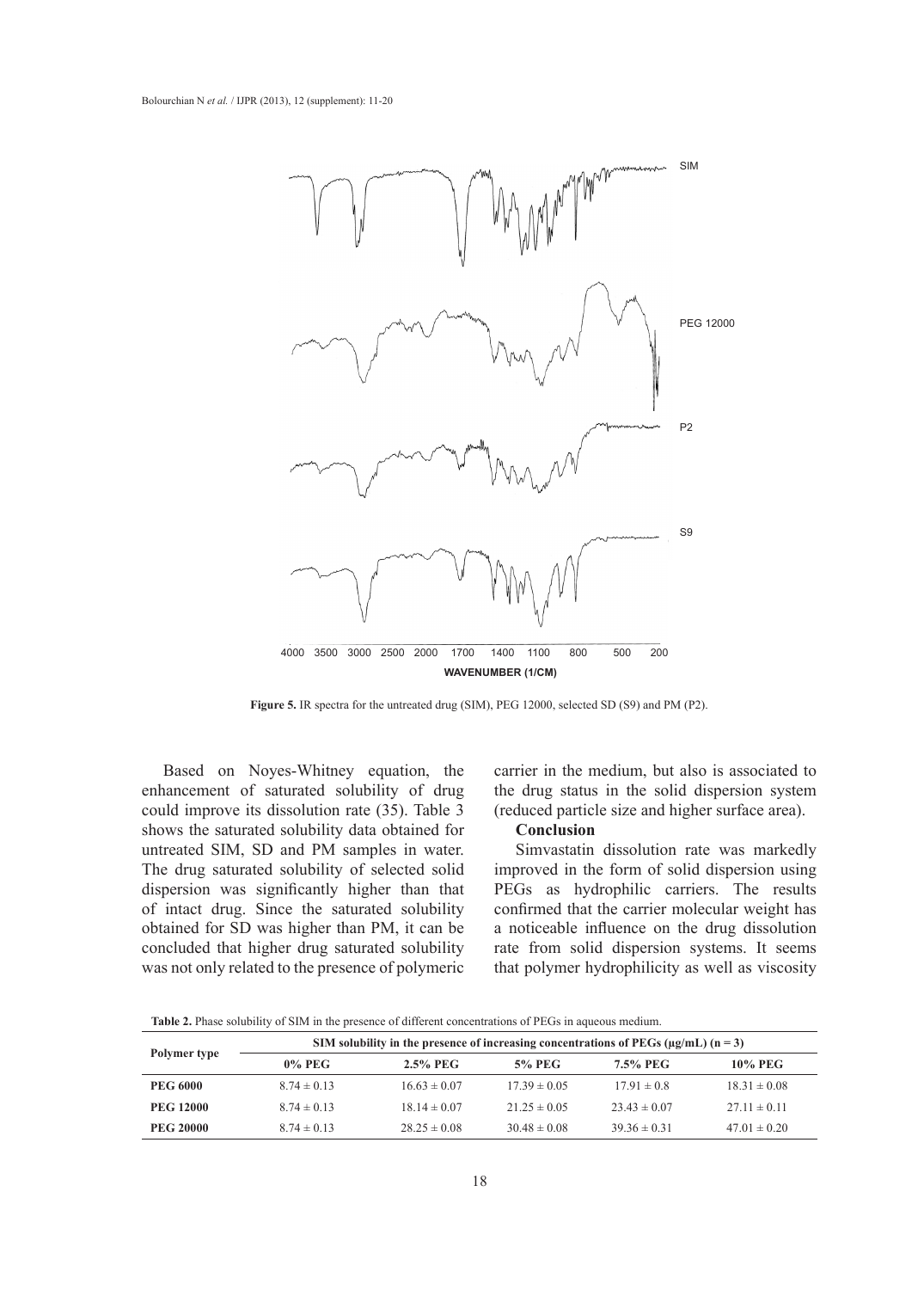**Table 3.** Saturated solubility of SIM, selected SD and corresponding PM.

| <b>Sample</b> | SIM saturation solubility ( $\mu$ g/mL) (n = 3) |  |
|---------------|-------------------------------------------------|--|
| <b>SIM</b>    | $8.74 \pm 0.13$                                 |  |
| S9            | $24.83 \pm 0.11$                                |  |
| <b>P2</b>     | $8.88 \pm 0.15$                                 |  |

plays a significant role in the drug dissolution process. Reduced drug particle size, decreased particle aggregation and higher wettability of drug in the presence of hydrophilic carrier could be considered as the most probable mechanisms for enhanced dissolution rate of SIM from solid dispersion systems.

# **Acknowledgment**

Authors would like to thank the research deputy of Shahid Beheshti University of Medical Sciences for financial support of this research. This study was a part of Pharm D. thesis of M. M. Mahboobian.

#### **References**

- (1) Malloy MJ and Kane JP. Agents used in dyslipidemia. In: Katzung BG, Masters SB and Trevor AJ. (eds.) *Basic and clinical pharmacology*. 11<sup>th</sup> ed. McGraw-Hill, Boston (2009) 612-13.
- (2) Varshosaz J, Tavakoli N and Salamat FA. Enhanced dissolution rate of simvastatin using spherical crystallization technique. *Pharm. Dev. Technol.* (2010) Aug:1-7.
- Zhang Z, Bu H, Gao Z, Huang Y, Gao F and Li Y. The (3) characteristics and mechanism of simvastatin loaded lipid nanoparticles to increase oral bioavailability in rats. *Int. J. Pharm.* (2010) 394:147-53.
- (4) Rao M, Mandage Y, Thanki K and Bhise S. Dissolution improvement of simvastatin by surface solid dispersion technology. *Diss. Tech*. (2010) : 27-34.
- Leuner C and Dressman J. Improving drug solubility (5) for oral delivery using solid dispersions. *Eur. J. Pharm. Biopharm*. (2000) 50: 47-60.
- (6) Krishnamoorthy V, Nagalingam A, Ranjan Prasad VP, Parameshwaran S, George N and Kaliyan P. Characterization of Olanzapine-Solid Dispersions. *Iranian J. Pharm. Res.* (2011) 10:13-23.
- (7) Okonogi S and Puttipipatkhachorn S. Dissolution improvement of high drug-loaded solid dispersion. *AAPS Pharm. Sci. Tech*. (2006) 7: E148-E153.
- Mura P, Moyano JR, Gonzalez-Rodriguez ML, (8) Rabasco-Alvarez AM, Cirri M and Maestrelli F.

Characterization and dissolution properties of ketoprofen in binary and ternary solid dispersions with polyethylene glycol and surfactants. *Drug Dev. Ind. Pharm*. (2005) 31: 425-34.

- Al-Hamidi H, Edwards AA, Mohammad MA and (9) Nokhodchi A. To enhance dissolution rate of poorly water-soluble drugs: glucosamine hydrochloride as a potential carrier in solid dispersion formulations. *Colloids Surf. B Biointerfaces*. (2010) 76: 170-8.
- $(10)$  Han HK, Lee BJ and Lee HK. Enhanced dissolution and bioavailability of biochanin A via the preparation of solid dispersion: *In-vitro* and *in-vivo* evaluation. *Int. J. Pharm*. (2011) 415: 89-94.
- Li S, Liu Y, Liu T, Zhao L, Zhao J and Feng (11) N. Development and in-vivo assessment of the bioavailability of oridonin solid dispersions by the gas anti-solvent technique. *Int. J. Pharm.* (2011) 411: 172- 7.
- (12) Damian F, Blaton N, Naesens L, Balzarini J, Kinget R, Augustijns P and Van den Mooter G. Physicochemical characterization of solid dispersions of the antiviral agent UC-781 with polyethylene glycol 6000 and Gelucire 44/14. *Eur. J. Pharm. Sci*. (2000) 10: 311-22.
- (13) Chiou WL and Riegelman S. Pharmaceutical applications of solid dispersion systems. *J. Pharm. Sci*. (1971) 60: 1281-302.
- $(14)$  Craig DQ. The mechanisms of drug release from solid dispersions in water-soluble polymers. *Int. J. Pharm*. (2002) 231: 131-44.
- $(15)$  Keck CM and Müller RH. Drug nanocrystals of poorly soluble drugs produced by high pressure homogenisation. *Eur. J. Pharm. Biopharm.* (2006) 62: 3-16.
- (16) De Waard H, Hinrichs WLJ, Visser MR, Bologna C and Frijlink HW. Unexpected differences in dissolution behavior of tablets prepared from solid dispersions with a surfactant physically mixed or incorporated. *Int. J. Pharm*. (2008) 349: 66-73.
- $(17)$  Hancock BC and Parks M. What is the true solubility advantage for amorphous pharmaceuticals? *Iranian J. Pharm. Res.* (2000) 17: 397-404.
- (18) Patel R and Patel M. Preparation, characterization, and dissolution behavior of a solid dispersion of simvastatin with polyethylene glycol 4000 and polyvinylpyrrolidone k30. *J. Disper. Sci. Tech*. (2008) 29: 193-204.
- (19) Silva TD, Arantes VT, Resende JA, Speziali NL, de Oliveira RB and Vianna-Soares CD. Preparation and characterization of solid dispersion of simvastatin. *Drug Dev. Ind. Pharm*. (2010) 36: 1348-55.
- (20) Bashiri-Shahroodi A, Nassab PR, Szabó-Révész P and Rajkó R. Preparation of a solid dispersion by a dropping method to improve the rate of dissolution of meloxicam. *Drug Dev. Ind. Pharm.* (2008) 34: 781-8.
- (21) Newa M, Bhandari KH, Kim JO, Im JS, Kim JA, Yoo BK, Woo JS, Choi HG and Yong CS. Enhancement of solubility, dissolution and bioavailability of ibuprofen in solid dispersion systems. *Chem. Pharm. Bull*. (2008) 56: 569-74.